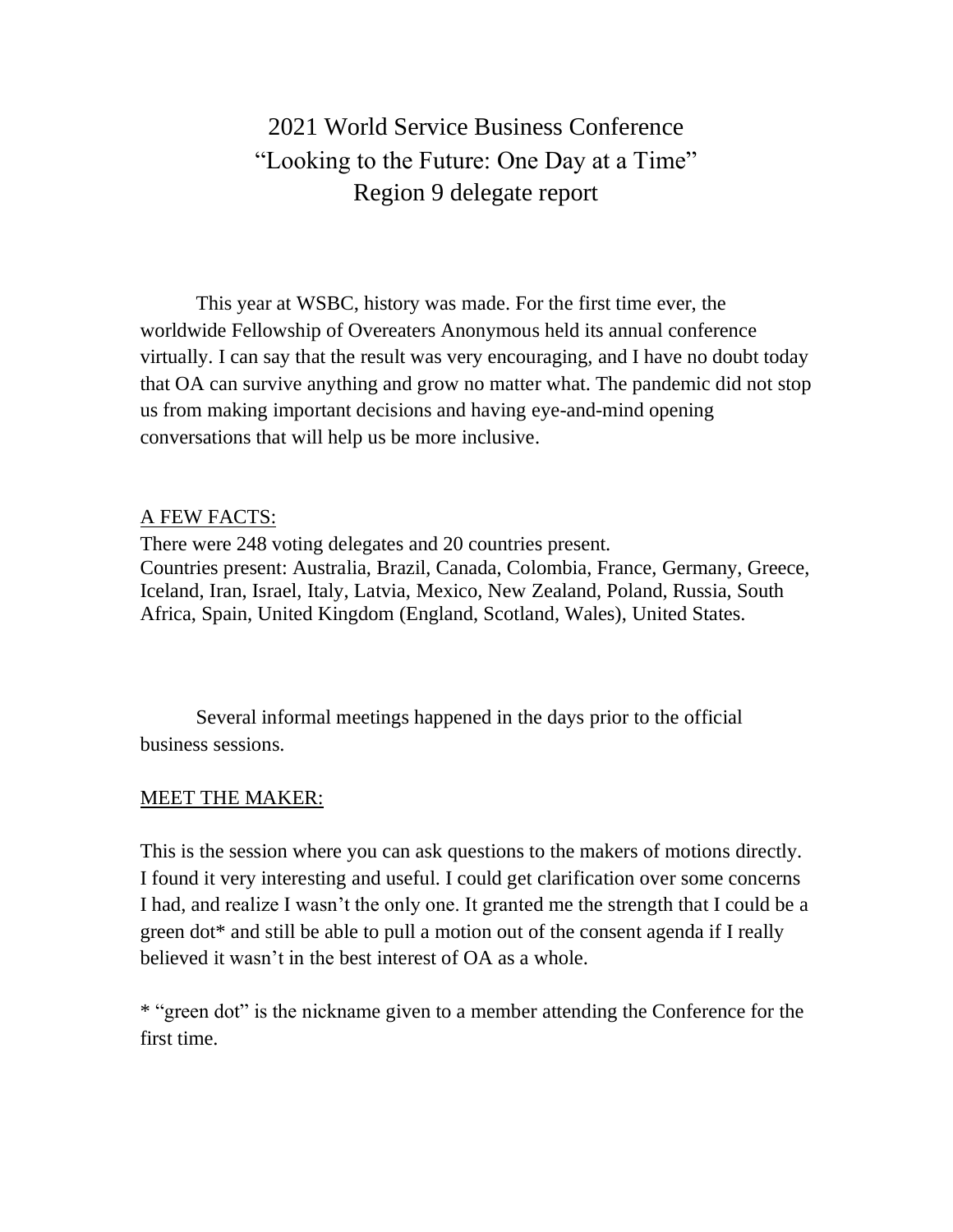### TRUSTEE Q&A:

Every candidate had posted a presentation video on the secure delegate page (a webpage containing every document and the information we would need during the Conference) about their journey through OA and the reasons they applied to be a trustee. If we had any questions regarding these videos, we had this session to ask them directly to the candidates.

Some of the questions were:

— How can black, indigenous and people of color members be welcome to share their ES&H without being chastised with the wrong use of Tradition 10? — What do you consider to be the most effective way the service body level can inform medical professional about OA?

— This past year has seen several minority members in the Fellowship seeking meetings where they can discuss incidents of racism as a trigger to their compulsive eating without being told that this is an outside issue. What services have you provided to the Fellowship in the areas of inclusiveness and diversity? — How do you see WSBC in the future and how would interpretations work for non-English-speakers in that future WSBC?

— In your opinion, what is the biggest challenge facing OA worldwide?

— What resources do you believe need to be put into making our literature more available including digital downloads?

— How can service and positions beyond the group level be more accessible to younger members who are still working, or do not have the financial resources to put in the efforts needed for much of the work in OA?

The question of the indigenous and people of color members' experience regarding Tradition 10 came up several times during this and other sessions. I admit I was not expecting it as I had no idea this problem existed. I am truly grateful I could become more aware of what minorities go through and think about ways to increase awareness and inclusivity.

#### LITERATURE Q&A:

This was a written session. We were given a deadline to submit potential questions and the Q&As were posted on the secure webpage.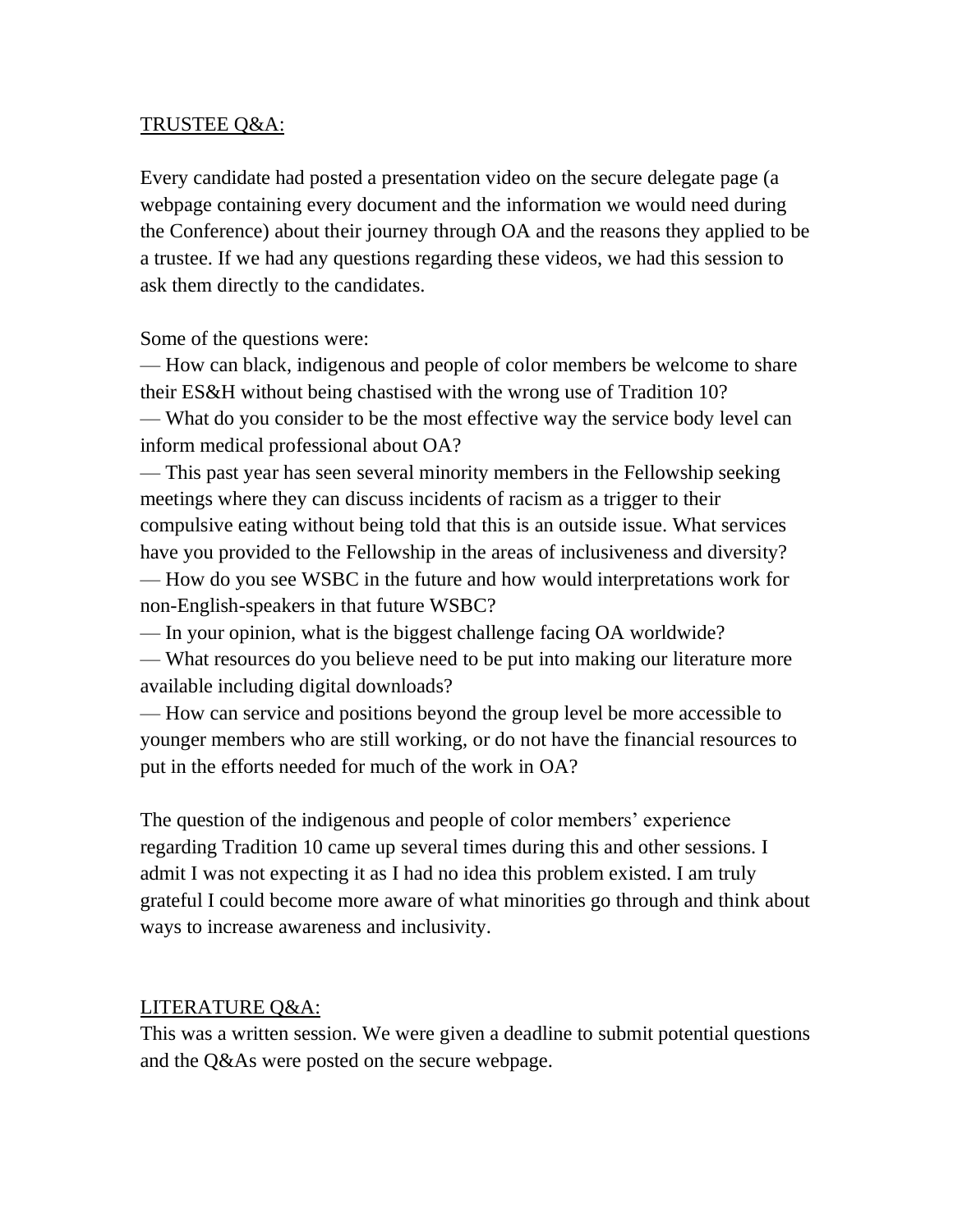Once again, I was made aware of an issue I had no idea existed. One of the pieces of literature proposed was a revised version of our daily reader « *Voices of Recovery* ». Among the different changes occurring, one regarded the capitalisation of *Him*, when referring to God, which was deleted to read *him*. The debate during the official business session was very intense, and the motion passed with exactly 2/3 of pro voters.

WSBC really broadened my horizon and hopefully made me a more sensitive OA member.

# CONSENT AGENDA

When motions are not likely to create much controversy, they are put in the "Consent Agenda" and voted all together without any debate. Anyone can ask for a motion to be pulled out of it if they think it needs discussion.

New Business Motion G (WSBC Policy 2010d) Proposal Item 4 (Bylaws, Subpart B, Article VII, Section 2) Proposal Item 6 (Bylaws, Subpart B, Article X, Section 1) Proposal Item 7 (Bylaws, Subpart B, Article X, Section 3) The Consent Agenda was **adopted**.

# LITERATURE MOTIONS

Revised versions for 3 of the already existing pieces of literature were proposed:

- *The Tools of Recovery* pamphlet

- *A New Plan of Eating: A Physical, Emotional, and Spiritual Journey* pamphlet (formerly *Dignity of choice*)

- *Voices of Recovery* daily reader

All of them met the required 2/3 of votes to pass, thus they were **adopted**.

# PROPOSAL ITEMS

| <b>PROPOSAL</b>  | <b>BRIEF DESCRIPTION</b>              | <b>STATUS</b>     |
|------------------|---------------------------------------|-------------------|
| <b>REFERENCE</b> |                                       |                   |
|                  | To revert to a previous definition of | Substitute motion |
|                  | Abstinence and Recovery in OA         | combining $A&C$   |
|                  |                                       | <b>ADOPTED</b>    |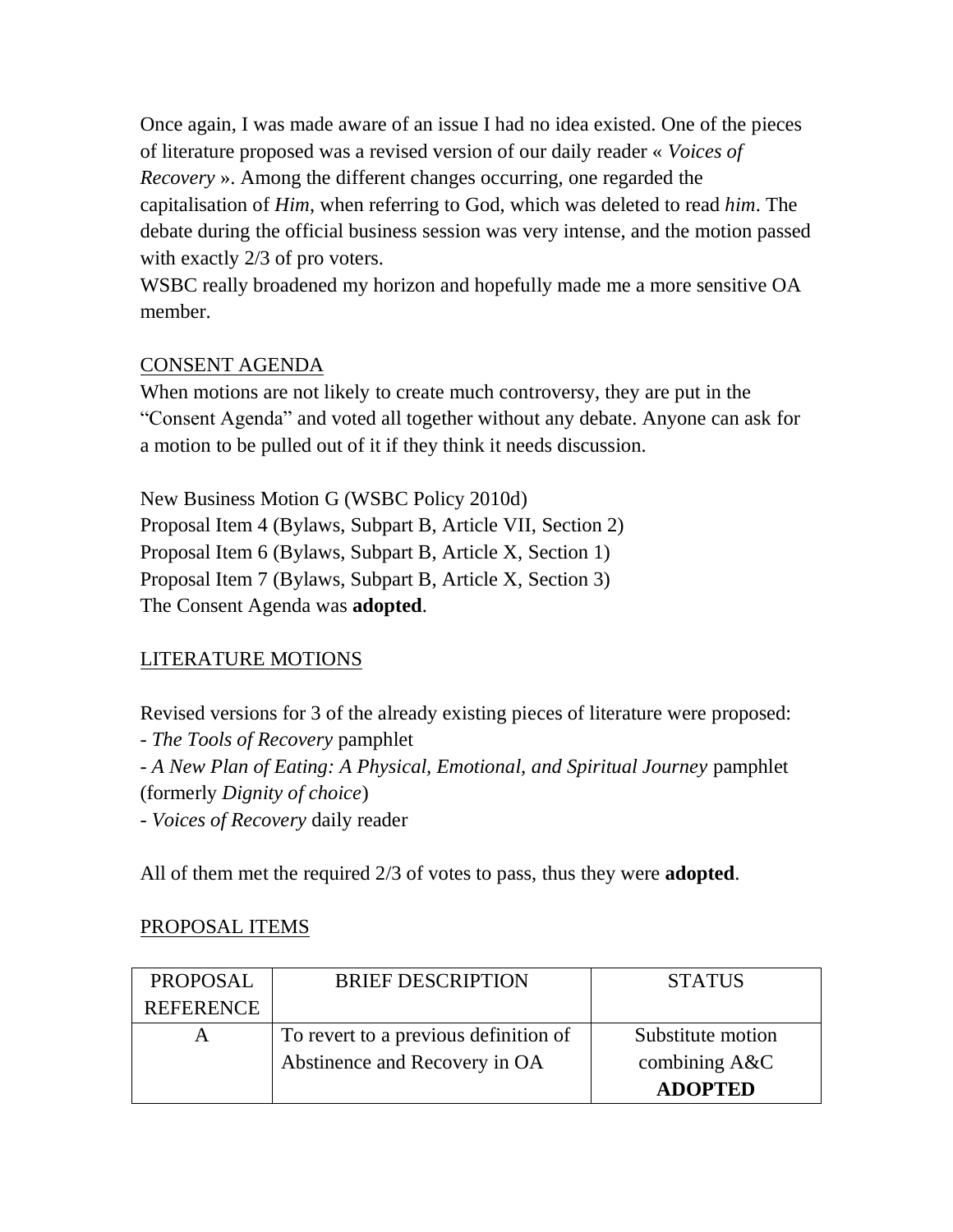| B             | Changing the definitions of<br>Abstinence and Recovery only in<br>years ending in zero | <b>FAILED</b>                                                               |
|---------------|----------------------------------------------------------------------------------------|-----------------------------------------------------------------------------|
| $\mathcal{C}$ | Changing and rephrasing the<br>definition of Recovery                                  | Substitute motion<br>combining A&C<br><b>ADOPTED</b>                        |
| D             | Better defining dates of OA<br>celebrations                                            | <b>ADOPTED</b><br>as amended to include<br>Fridays in the term<br>"weekend" |
| E             | Making changes in the Preamble                                                         | <b>FAILED</b>                                                               |
| $\mathbf F$   | Including more diverse voices in the<br><b>OA</b> literature                           | <b>ADOPTED</b>                                                              |
| G             | Changing the name of the Young<br>Person's committee to Young<br>People's committee    | <b>ADOPTED</b><br>On the consent agenda                                     |
| H             | Updating the Diversity policy                                                          | <b>ADOPTED</b>                                                              |
| I             | Defining hybrid meetings                                                               | <b>ADOPTED</b>                                                              |

| <b>AMENDMENT</b> | <b>BRIEF</b>                | <b>STATUS</b>         |
|------------------|-----------------------------|-----------------------|
| <b>NUMBER</b>    | <b>DESCRIPTION</b>          |                       |
|                  | Having the trustees         | <b>WITHDRAWN</b>      |
|                  | voting last                 |                       |
| $\overline{2}$   | Limiting the total number   | <b>FAILED</b>         |
|                  | of years a trustee can      |                       |
|                  | serve to 8                  |                       |
| 3                | Allowing a member to be     |                       |
|                  | elected as a trustee of the |                       |
|                  | region they reside in,      |                       |
|                  | whether or not they have    | <b>WITHDRAWN</b>      |
|                  | been living there in the    |                       |
|                  | last six consecutive        |                       |
|                  | months before trustee.      |                       |
|                  | election                    |                       |
| $\overline{4}$   | Rewriting the               | <b>ADOPTED</b>        |
|                  | composition of Regions      | On the consent agenda |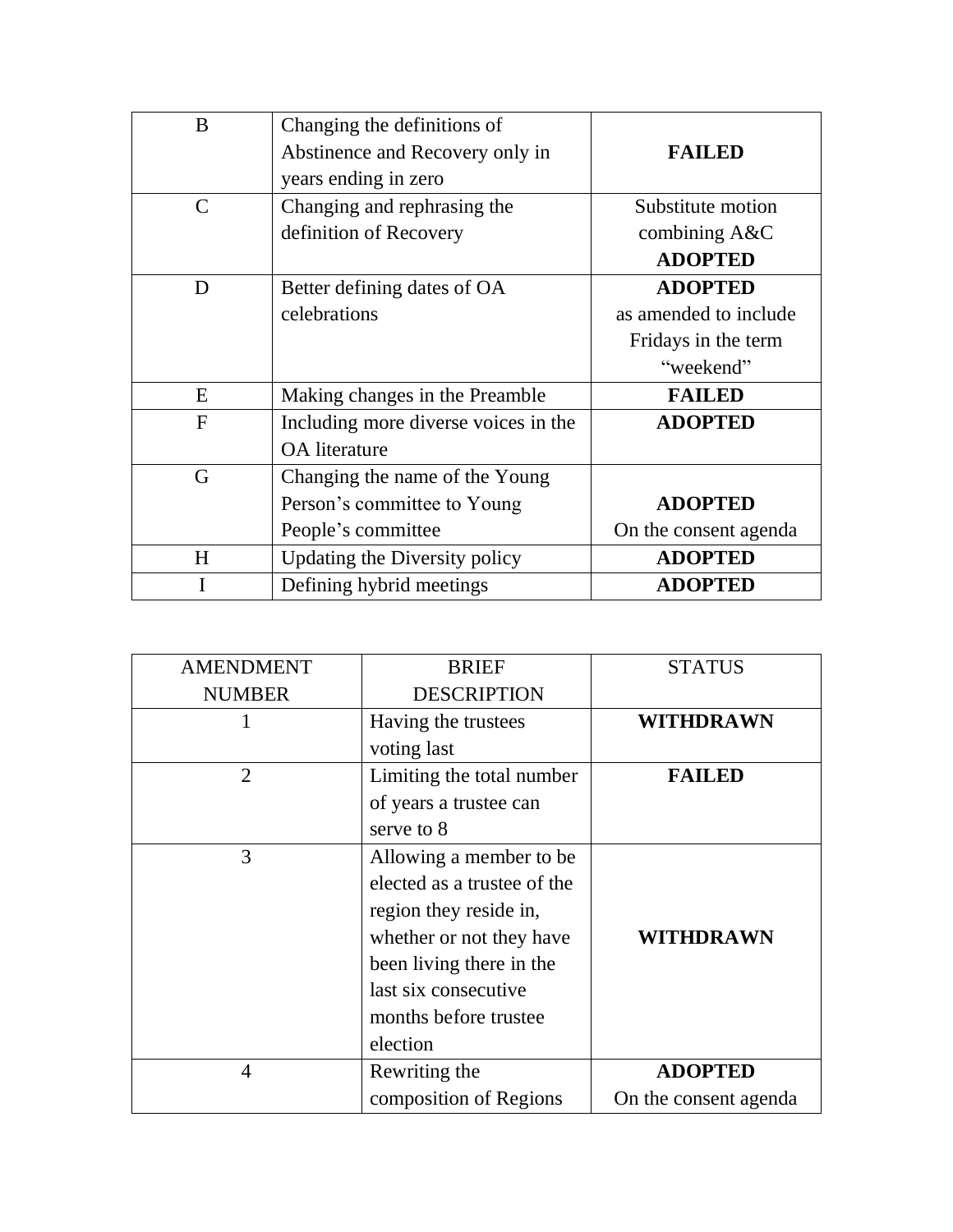| 5      | Deleting the sentences           |                       |
|--------|----------------------------------|-----------------------|
|        | referring to the groups          |                       |
|        | obligation to be                 |                       |
|        | recognized as registered         | <b>WITHDRAWN</b>      |
|        | and represented by an            |                       |
|        | intergroup or service            |                       |
|        | board                            |                       |
| 6      | Authorizing WSBC to be           | <b>ADOPTED</b>        |
|        | held virtually                   | On the consent agenda |
| $\tau$ | Clarifying the fact that         |                       |
|        | Regions choose their             | <b>ADOPTED</b>        |
|        | delegate and not the             | On the consent agenda |
|        | <b>WSBC</b>                      |                       |
| 8      | Reducing the total               |                       |
|        | number of trustees from          | <b>WITHDRAWN</b>      |
|        | 17 to 12                         |                       |
| 9      | Housekeeping motion              | <b>WITHDRAWN</b>      |
|        | depending on motion 8            |                       |
| 10     | Housekeeping motion              | <b>WITHDRAWN</b>      |
|        | depending on motion 8            |                       |
| 11     | Redefining the whole             | <b>RULED OUT OF</b>   |
|        | structure of service             | <b>ORDER</b>          |
|        | bodies                           |                       |
| 12     | Inserting "hybrid" in the        | <b>ADOPTED</b>        |
|        | composition of groups            |                       |
| 15     | Limiting the number of           |                       |
|        | delegates a LSB <sup>*</sup> can | <b>ADOPTED</b>        |
|        | send to WSBC                     |                       |
| 16     | Redefining the whole             |                       |
|        | structure of service             | <b>ADOPTED</b>        |
|        | bodies, including special-       |                       |
|        | focus service boards             |                       |
|        |                                  |                       |
| 17     | Creating special-focus           | <b>RULED OUT OF</b>   |
|        | service boards                   | <b>ORDER</b>          |

\*LSB: Language Service Board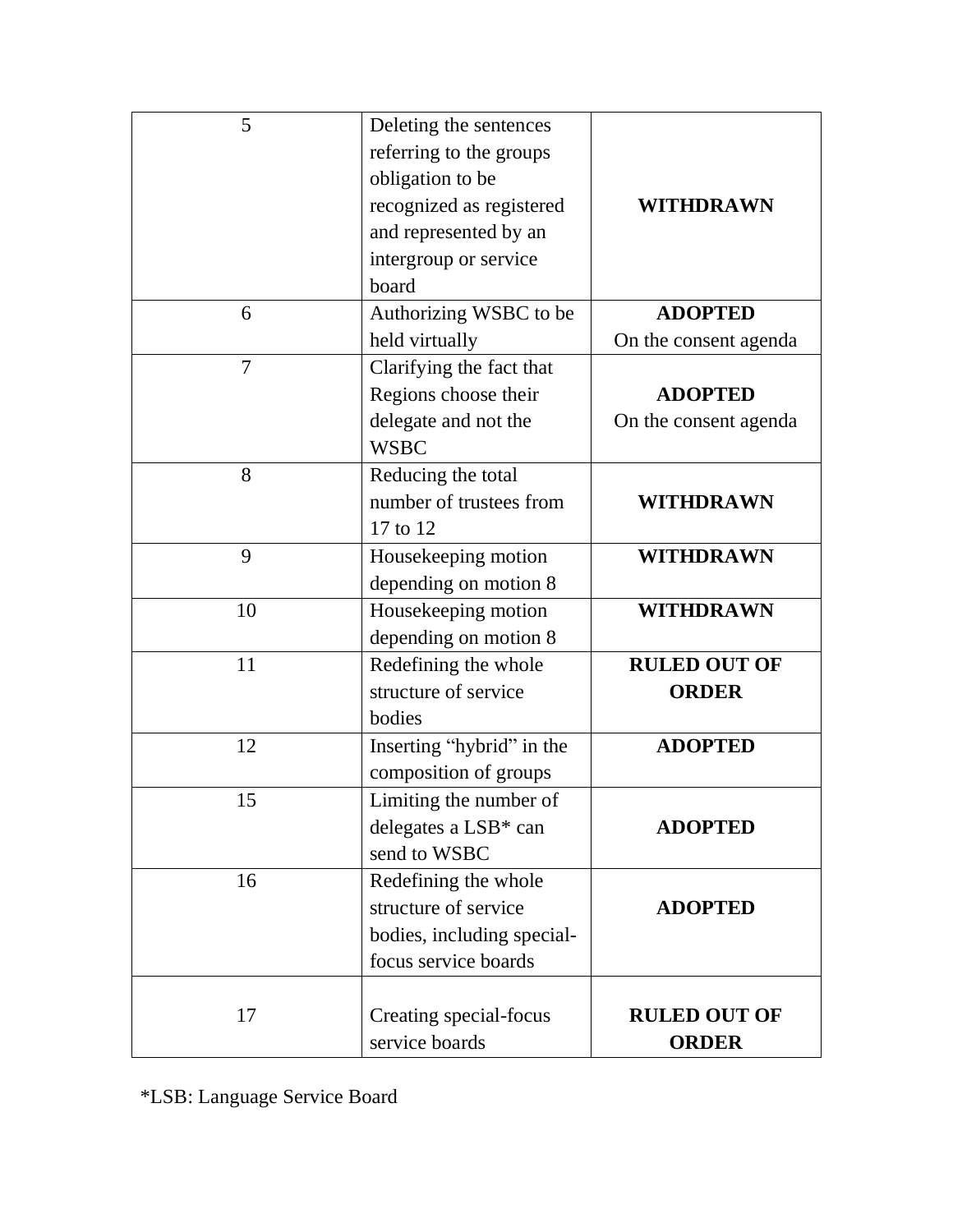— Motions 13 and 14 did not get the percentage of votes from IGs and NSBs required to be debated during the Conference.

— An emergency motion was considered on the last business session stating that WSBC would have to provide live translations starting in 2022 so that non-English-speaking and hearing-impaired members could take part in it. Seeing the Brazilian Fellowship work together on live translations during the Conference was a great inspiration. Although this motion didn't pass, it allowed very important discussions to take place and awareness to happen. The WSBC organizational committee will work on this issue nonetheless.

— As the substitute motion A&C has been adopted, I am including here **the revised definition of Abstinence and Recovery:**

"Abstinence is the action of refraining from compulsive eating and compulsive food behaviors while working towards or maintaining a healthy body weight."

"Spiritual, emotional, and physical recovery is the result of living and working the Overeaters Anonymous Twelve Step program on a daily basis."

— For more details on the motions, please consult the Wrap-Up report on https://oa.org/app/uploads/2021/05/wrap-up-report-21.pdf

ELECTION OF TRUSTEES 3-year terms

**Region 3**: Neva S. **Region 6**: Beth B. **Virtual Region** (VR): Dora P. **General Service Trustee** (GST) CJ M. and Judy H

> **- New officers for the BOT**: **Chair**: Judy H (USA) **Vice-Chair 1**: Karen B (USA) **Vice-chair 2**: CJ M. (USA) **Treasurer**: Meg M. (USA)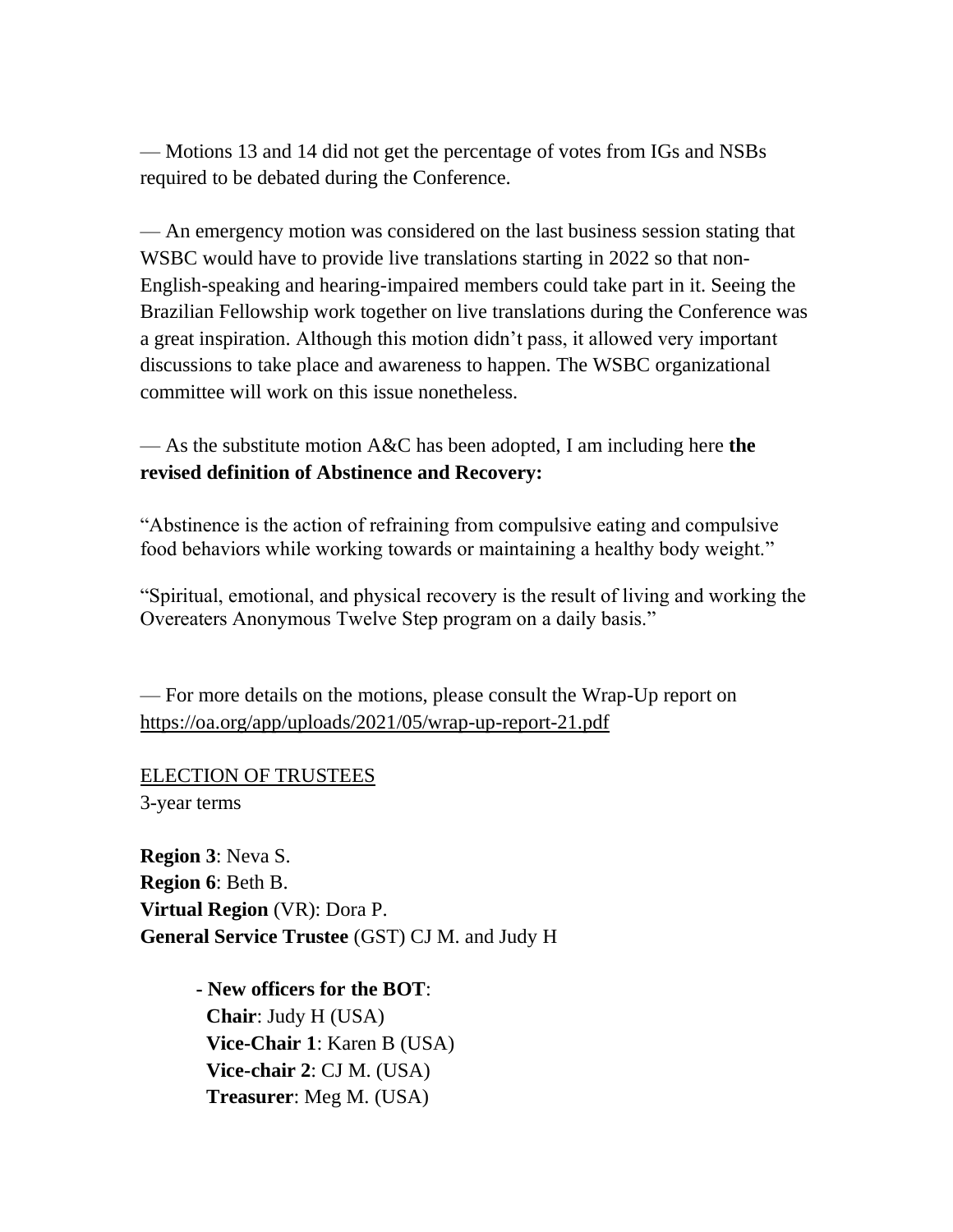# **COMMITTEES**

We could express preferences for six different committees:

Young people's Unity with diversity Twelfth Step within Conference-approved literature Public information/Professional outreach Bylaws

The bylaws had an active sub-committee during the Conference, called the Reference subcommittee, where motions were discussed and amendments considered, before being debated in business sessions. R9 was present at these meetings through dedicated members.

I chose to work on the Young people's committee throughout this year, knowing what it is like to start program before your 30th birthday and the challenges that go along with it. I hope to put my experience to good use and help attract and retain our youngest members.

### DAILY RECOVERY MEETINGS:

Having a daily recovery meeting before the business sessions was a gift. I could enter the Conference room grounded and serene.

Some members offered themselves as interpreters for the non-English speakers in need. It was beautiful to see this solidarity.

### ABOUT REGION 9:

Region 9 had 26 delegates (approximately 10% of the 248 WSBC delegates) from 13 countries (75% of the 20 countries represented).

The R9 SBs could send 112 delegates. As we only sent 23% of this number, Region 9 may send up to five additional delegates next year.

R9 countries, number of delegates per country, and service bodies:

|--|